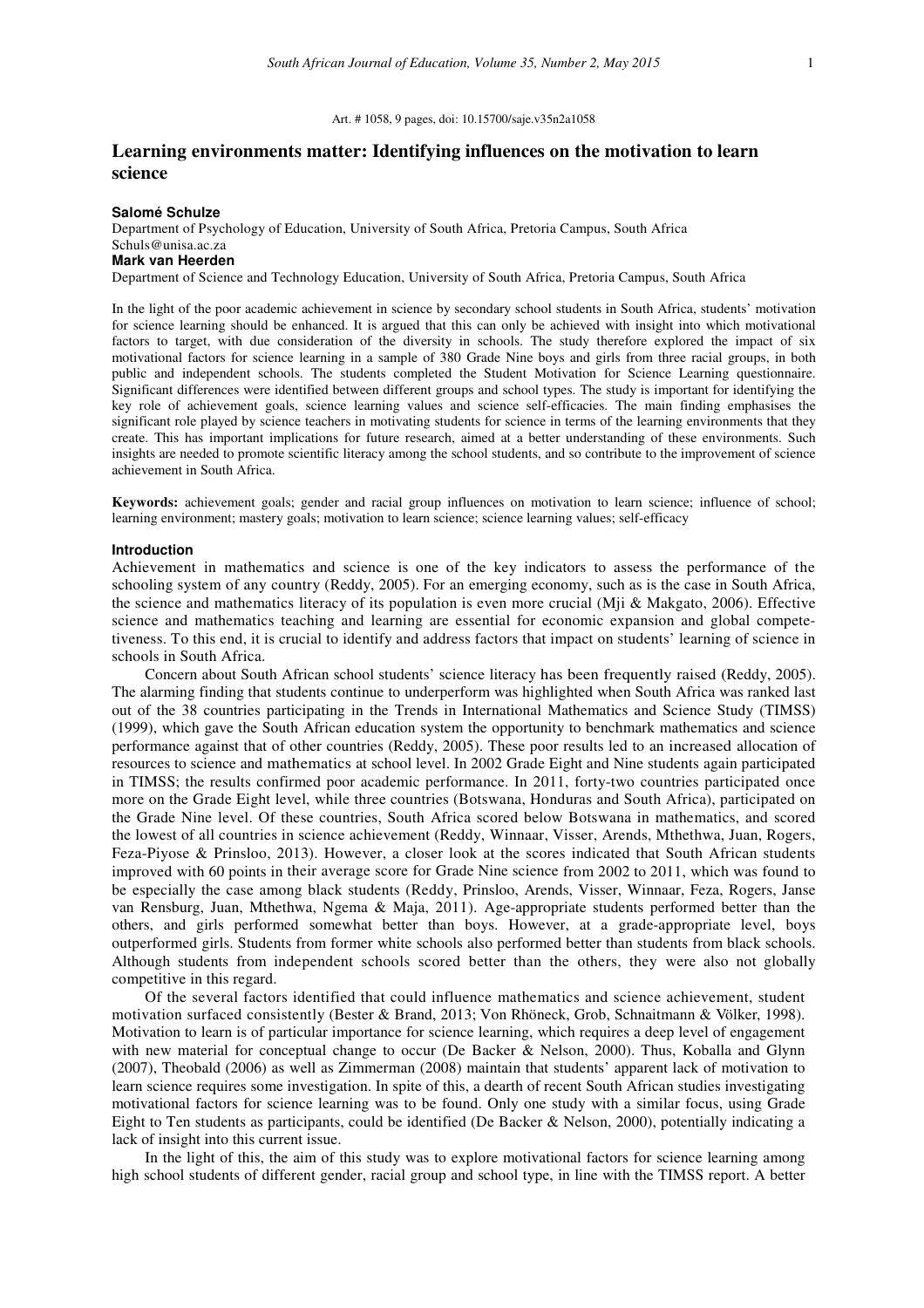understanding of these motivational factors could influence teaching, and ultimately enhance the scientific literacy and academic achievement of South African school students. In this regard, perspectives such as achievement goal theory, and factors related to the motivation to learn science, are relevant to the discussion forwarded here.

## Achievement Goal Theory

Motivation refers to a sustained, process driven, goal-directed activity (Schunk, Pintrich & Meece, 2008). Motivation in the classroom context is defined as "the degree to which students invest attention and effort in various pursuits, which may or may not be the ones desired by their teachers" (Brophy, 2010:3). To conceptualise student motivation patterns in science classrooms, and how these were shaped, this article draws on achievement goal theory.

Achievement goal theory divides achievement goals into two broad categories, namely *mastery* and *performance* goals. Mastery goals are linked to the intrinsic value of learning. Such intrinsic motivation "is the motivation to engage in an activity for its own sake – for the pleasure and satisfaction derived from its performance" (Vedder-Weiss & Fortus, 2012:1065). Students who exhibit a mastery goal focus for science learning are therefore interested in learning science for the sake of acquiring new knowledge and skills involving a broad range of emotional, cognitive, adaptive and behavioural outcomes (Freeman, 2004; Vedder-Weiss & Fortus, 2011). These students generally have positive self-efficacies and are unconcerned with how other people regard them. They tend to enjoy challenging tasks and only request assistance when necessary (Koballa & Glynn, 2007). In contrast, students who are oriented towards academic performance goals focus on displaying their competence to others (Vedder-Weiss & Fortus, 2012; Velayutham, Aldridge & Fraser, 2011). These students compare their performance with those of other students because they need to show that they are quicker or better in science than the others. Performance goals thus emphasise comparison and public competition.

The prominence that schools attach to certain goals is related to the students' adoption of the goals (Kaplan & Maehr, 2007). Students who had strong mastery of goal orientations reported that their teachers used student-centered approaches, encouraged higher-order thinking, respected the students and tailored instructions to individual needs in supportive classroom environments. However, students at many public high schools tended to be motivated by external goals associated with competition and rewards (Ramnarain, 2013; Vedder-Weiss & Fortus, 2012). For example, Ramnarain (2013) investigated the motivation for science learning of Grade 12 students from township schools in South Africa. He found that their educational environments facilitated a strong performance goal orientation, instead of the desired mastery goal orientations. However, it should be kept in mind that his sample included only black students, to the exclusion of other racial groups. The results may therefore not be applicable to all students.

Although mastery goals seem to be associated with more positive outcomes than performance goals, results are inconclusive (Freeman, 2004). This confirms the need for additional research on this issue.

### Factors related to the Motivation to Learn Science

Several factors may be related to the motivation to learn science including the personal attributes of students (*exempli gratia* (e.g.) their self-efficacies, learning strategies, and their perceptions of the value of science); the educational settings in which they study (e.g. teachers' teaching methods and the school culture) and moderator variables (e.g. racial group, gender and age).

Regarding the personal attributes of students, self-efficacy seems to play an important role. According to self-efficacy theory, which is based on Bandura's (1986) social cognitive theory, students will be more likely to demonstrate an incentive to learn science if they believe they can produce the desired outcomes. The crux of the theory is that "the initiation of and persistence at behaviors [sic] and courses of action are determined primarily by judgments and expectations concerning behavioral skills and capabilities and the likelihood of being able to successfully cope with environmental demands and challenges" (Maddux, 1995:4). This indicates that students' motivational beliefs and self-regulatory practices are crucial for the active engagement required to learn successfully. It is therefore essential to instill in students the belief that they can succeed in learning science, and to develop the required learning strategies to do so (Velayutham et al., 2011). Students with a high selfefficacy are more likely to put effort into a task, evaluate their progress, and apply self-regulatory strategies (Schunk & Pajares, 2005). The main sources of self-efficacy in science learning are students' experiences of success, vicarious experiences by observing other students succeed, encouragement and the emotional states of wellbeing (Britner, 2008; Usher & Pajares, 2008).

Active learning strategies can influence student motivation for science learning. These strategies require students' attention and involvement in class activities and are linked to a commitment to the construction of knowledge and insight. Students who are mastery-orientated tend to exhibit such manner of engagement (Vedder-Weiss & Fortus, 2012).

Students' perceptions of the value of science learning are directly linked to the effort and tenacity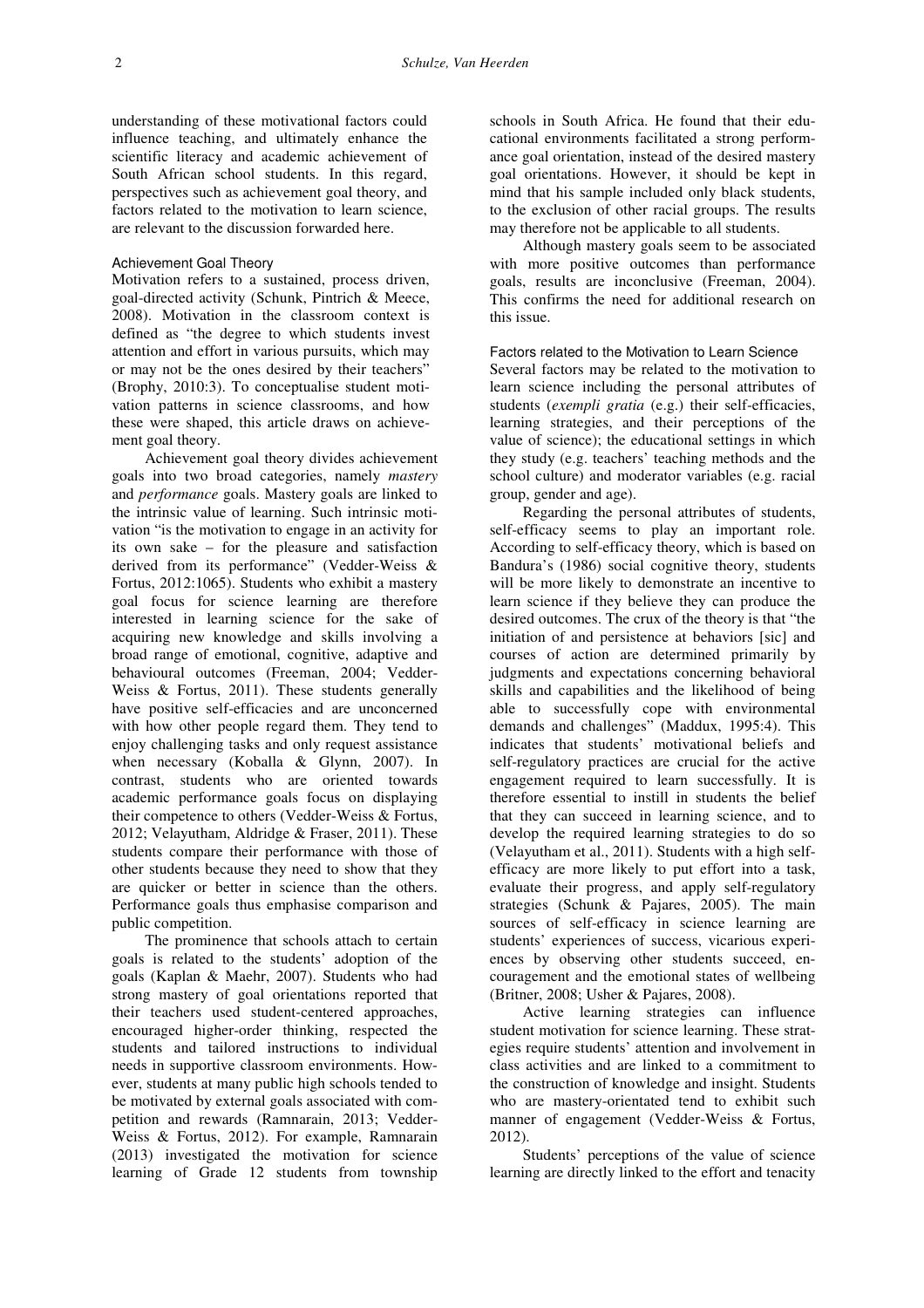exhibited by the students (Wolters & Rosenthal, 2000). Students are motivated by activities that are interesting, useful, and applicable to their daily lives. Students who lack self-efficacy still attempt to complete tasks if they value the activities (Schunk & Zimmerman, 2007). Task value is significantly related to self-regulatory and cognitive strategies (Wolters, Yu & Pintrich, 1996). This motivates a given student to sustain the effort required to master tasks.

With regard to educational setting, teaching methods are significant to affect motivation and achievement in science (Lawrenz, Wood, Kirchhoff, Kim & Eisenkraft, 2009; Roth & Tobin, 2002, 2004; Tobin, Roth & Zimmerman, 2001). Teachers affect students' attitudes to science through the curriculum, and the learning experiences that it provides (Kalu & Ali, 2004). The challenge is to develop classroom practices that facilitate students' conceptual understanding of science. The goal of activities should be clear so that students are motivated to participate (Andrée, 2012). Students bring their own cultural values into the science classroom. Border crossing between epistemologies of science and indigenous knowledge systems are therefore important, particularly in the South African context. Accordingly, Morrison and Lederman (2003) highlight the value of determining the students' existing knowledge and starting from there. Student-centered, cooperative learning approaches (Hänze & Berger, 2007; Stamovlasis, Dimos & Tsaparlis, 2006) and inquiry-based teaching (Schneider, Krajcik, Marx & Soloway, 2002) are important. Inquiry-based teaching by means of projects and experiments, for example, helps to foster connections between the student and real-world experiences and motivates student engagement (Walshaw, 2012).

Teachers' assessment methods can also affect student motivation. If teachers provide clear evaluation criteria and individualised corrective feedback on tasks, the students' academic performance improves (Morais, 2002). Ramnarain (2013) found that summative examination systems facilitated extrinsic motivation in students, and facilitated surface learning, as opposed to the deep learning required for studying science.

The learning environment or 'school culture' plays a role in the mastery goals that students set (Kaplan & Maehr, 2007). For example, the degree to which students are motivated appears to be related to teachers' interest in and respect for their students, along with how the teachers enforce discipline. The more democratic the school culture, the more students are motivated by internal goals and the process of learning (Vedder-Weiss & Fortus, 2011, 2012).

The above-mentioned factors that motivate science learning could be moderated by racial group, gender and age. For example, researchers found that if students' racial and cultural background was at odds with the science content they were taught, their involvement and learning were hampered (Aikenhead, 2006; Aikenhead & Ogawa, 2007; Brown, 2004; Rodriguez, 2001; Tobin, 2006). This confirms the importance for science teachers of relating their teaching to indigenous knowledge systems. One study with African-American boys revealed the importance of educational utility beliefs for the academic motivation of this group (Butler-Barnes, Williams & Chavous, 2012).

Regarding gender differences in the motivation to learn science, a South African study found that the boys in the sample viewed their own abilities in science to be significantly higher than the girls and they also held more stereotyped views of science (De Backer & Nelson, 2000). Females often lacked the social support and selfefficacy to persist in science-related majors. They frequently needed a strong identification with particular career paths, leadership and maturity, mentoring and guidance to continue with mathematics and science (Kerr & Robinson Kurpius, 2004). Girls' motivation for science was positively related to their mothers and their peers' support of science, their gender egalitarian beliefs, and their exposure to feminism (Leaper, Farkas & Brown, 2012). Changing curricula to be more in accordance with students' interests improved achievement for girls in particular (Häussler  $&$  Hoffmann, 2002). In an early study, a moderate correlation was also found between attitude toward science and achievement in science, especially for girls (Weinburgh, 1995).

With regard to age, the critical period for encouraging students to remain in the scientific pipeline is the high school years (Muller, Stage & Kinzie, 2001). However, studies found a decline in students' interest and motivation towards learning science in high school (Galton, 2009; Osborne, Simon & Collins, 2003). This decrease in motivation can be linked to changes in the classroom environment from primary school to high school (Galton, 2009; Kaplan & Maehr, 2007; Pintrich, 2003). However, some authors believed that this decline in motivation was not an inevitable trend. The freedom students enjoy, such as subject choices and engagement with others, could possibly enhance motivation to learn science, as their maturity increased with age (Vedder-Weiss & Fortus, 2011).

In consideration of the above, the specific aim of this study was to examine students' views of motivation variables that might affect their academic achievement in science, as well as determine the influence of moderator variables, namely gender, racial group and school. This might help to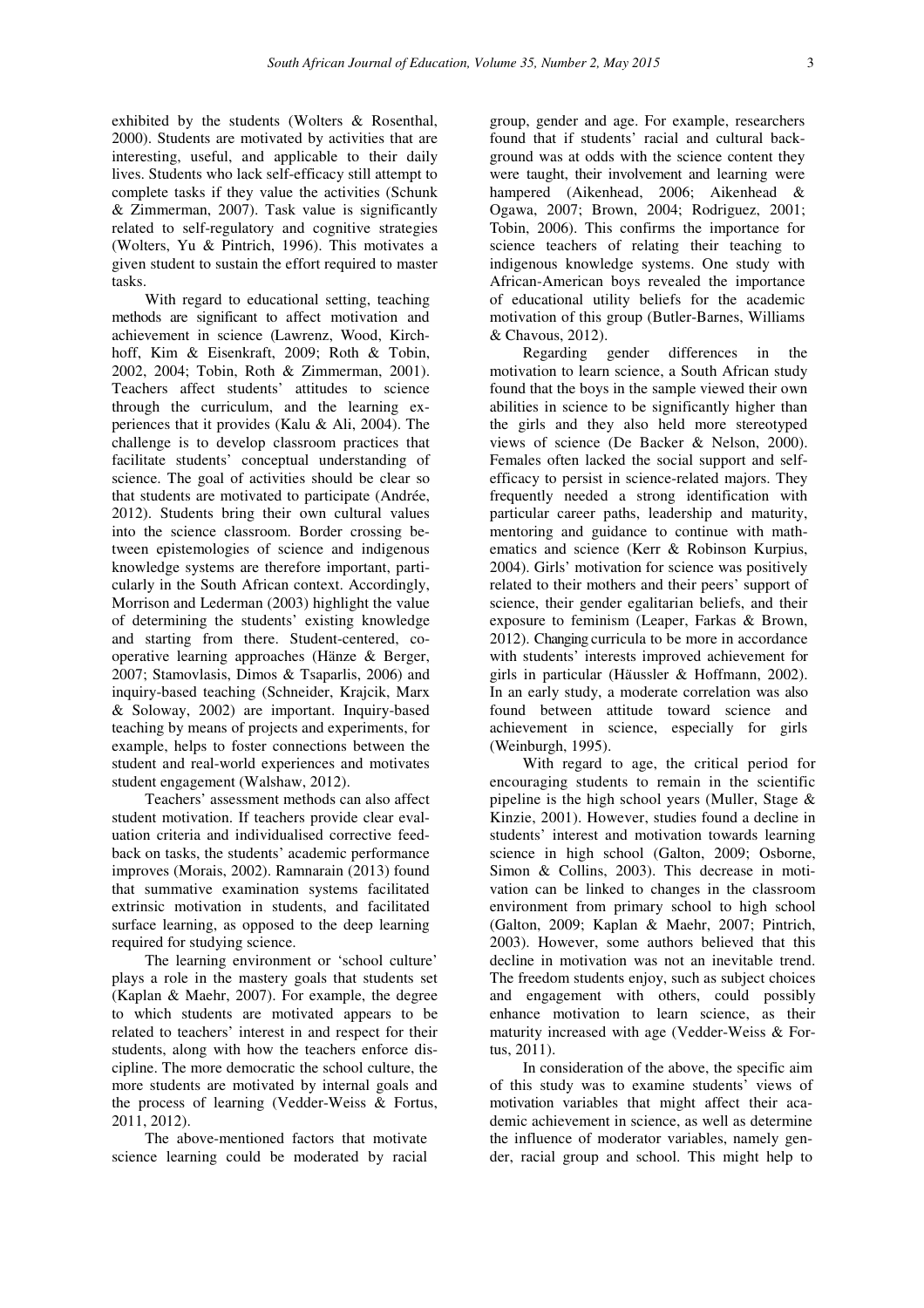identify factors that could be targeted by teachers to enhance students' motivation to learn science. The next section explains the research method.

#### **Method**

The research design was exploratory and descriptive. The sample was selected from Pretoria high schools that were accessible. In that sense, it was a convenience sample (McMillan & Schumacher, 2010). The sample was also purposefully selected for variety. Inclusion criteria considered gender, racial group and type of school (public and independent schools). More than one independent school was used, because of the small enrolment numbers. Thus, four schools were selected. School A was an inner city independent Catholic school for girls (black students only); School B was an independent Protestant school in the north-eastern suburbs of the city (black students and coeducational); School C was an independent Protestant school in the eastern suburbs of Pretoria (coeducational, predominantly white students), and School D was a multi-cultural public school near the city centre. The schools were comparable in socio-economic terms. Grade Nine students were selected because this was the last year in which students are compelled to take science as part of the curriculum. Thus, the sample comprised 183 Grade Nine students from three independent schools (47, 82 and 54 students, respectively) and one public school (197 students). Of the sample, 133 students were male and 186 were female. There were 38 white students; 284 black students; and 20 coloured students. (Some missing values occurred in all instances. Data of two Indian students were also excluded, due to their limited numbers).

Data collection procedures included obtaining permission from the Department of Education, ethical clearance from the College of Education Ethics Committee at the University of South Africa, as well as consent from parents and assent from the students themselves. Participants were given assurances of anonymity and confidentiality.

All the students completed the Student Motivation to Learn Science (SMLS) questionnaire with written permission from the authors of the questionnaire (Tuan, Chin & Shieh, 2005). (The authors referred to 'achievement' goals, which are synonymous with 'mastery' goals.) The SMLS is made up of 35 items, with six motivation subscales as follows: self-efficacy, use of active learning strategies, perceptions of the value of science, performance goals, mastery goals, and learning environment. Nine of the items were negatively formulated. Responses to the items were by means of a five-point, Likert-type scale that ranged from (1) 'strongly disagree' to (5) 'strongly agree'.

Data analysis was done by means of the comparison of means and standard deviations. Ttests and analyses of variance (ANOVAs) were also executed to test the following three hypotheses: (i) there are significant differences in SMLS between the two genders of the whole sample and between each racial group separately on the six subscales; (ii) there are significant differences in SMLS between the three racial groups on the six subscales; and (iii) there are significant differences in SMLS between the two school types (public and independent) on the six subscales. The hypotheses were tested on the 5% level of significance. The hypotheses distinguished between gender, racial group and school type in line with the TIMSS report. Muller et al. (2001) have also pointed out the need for research to disaggregate data by gender and racial group.

The Cronbach's alphas on the six subscales were .7 and above and thus acceptable (McMillan & Schumacher, 2010). Because an existing questionnaire was used, construct validity was not considered, but face validity was judged favourably by the authors of this article. The results are presented in the next section.

| Factor            | Male $(N = 132)$ |        | Female $(N = 186)$ |        |       | Sig. (p) |
|-------------------|------------------|--------|--------------------|--------|-------|----------|
|                   | M                | SD.    | M                  | SD     |       |          |
| Self-efficacy     | 3.8034           | 0.6548 | 3.8633             | 0.6977 | .203  | p > 0.05 |
| Active learning   | 3.7570           | 0.6800 | 3.8363             | 0.6628 | .253  | p > 0.05 |
| Science value     | 3.9902           | 0.8140 | 4.1094             | 0.7059 | .510  | p > 0.05 |
| Performance goals | 3.1679           | 0.9360 | 3.2649             | 0.7992 | 3.186 | p > 0.05 |
| Mastery goals     | 4.1345           | 0.6557 | 4.1222             | 0.7077 | .026  | p > 0.05 |
| Learning          | 3.4750           | 0.7796 | 3.3472             | 0.7393 | .586  | p > 0.05 |
| environment       |                  |        |                    |        |       |          |

**Table 1** Means, standard deviations and significance of differences between the boys and girls on six motivation factors

Note: *df* = 316

### **Results**

# Hypothesis 1

Table 1 illustrates the means, standard deviations and significance of differences for the motivation factors of the two genders.

Table 1 indicates that the highest means for the boys were for mastery goals (4.1345). For the girls, two means were above four, namely mastery goals (4.1222) and science value (4.1094). For both genders, the lowest means were with regard to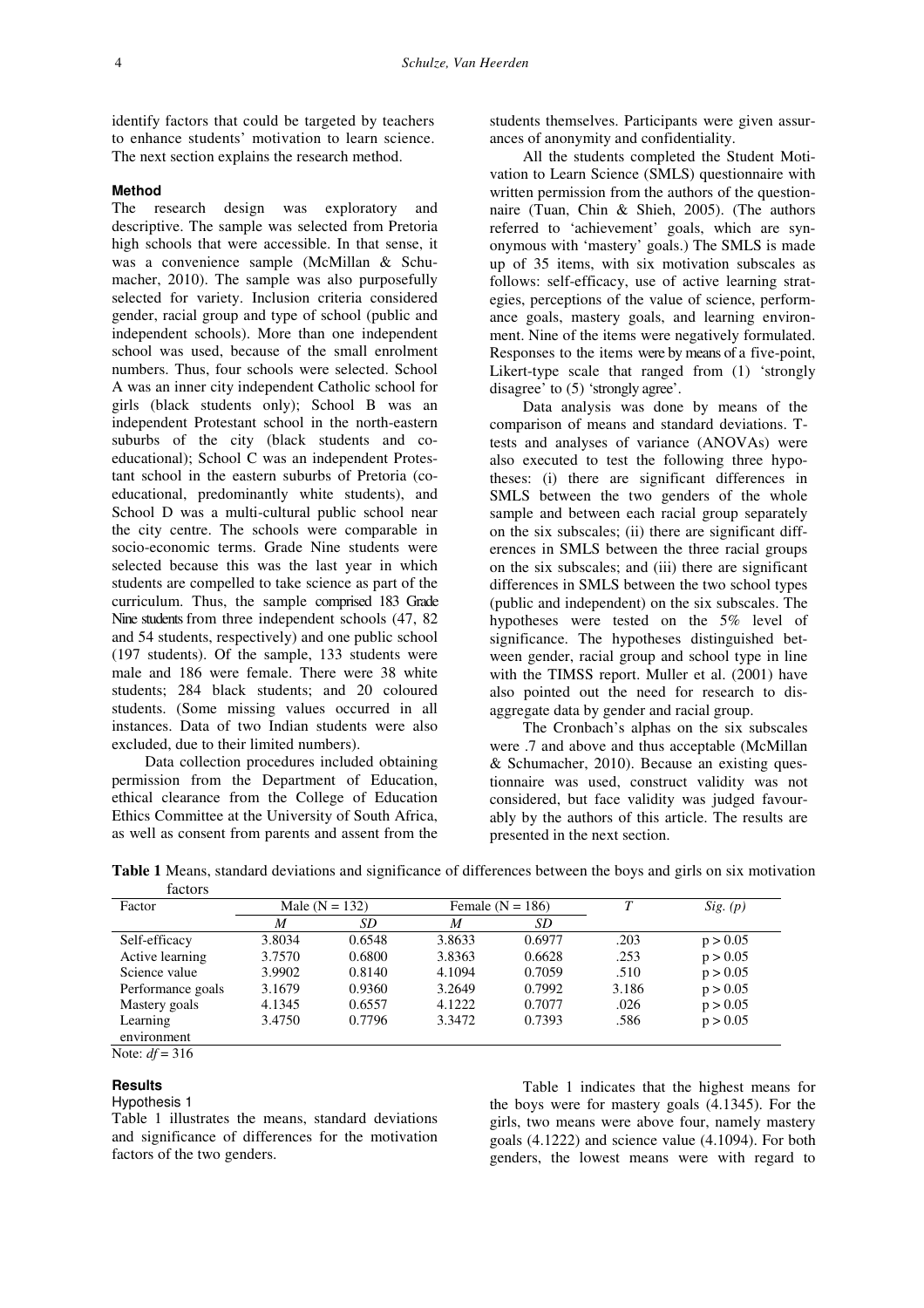performance goals (3.1679 and 3.2649). It should also be noted that the standard deviation for the boys regarding performance goals was high (.9360). This shows that the boys differed markedly in their views on the extent to which they were motivated by performance goals.

When Hypothesis One was tested by means of a t-test, the null-hypothesis was accepted. Thus, there were no significant differences between the boys and girls on any of the motivation subscales. However, when the hypothesis was tested for the racial groups separately, white as well as black boys and girls differed significantly with regard to the motivational value of science. The 16 white boys in the sample were significantly more motivated by this factor than the 21 white girls  $(M = 4.23333$  and 3.74286; F = 1.646;  $p < 0.05$ ). Interestingly, and in contrast to the aforementioned, the 144 black girls were significantly more motivated by their perceived value of science than the 98 black boys  $(M =$ 4.01224 and 4.19132;  $F = 2.934$ ;  $p < 0.05$ ).

### Hypothesis 2

Table 2 reflects the means and standard deviations of the motivation factors of the three racial groups that participated in the study.

**Table 2** Means and standard deviations of three racial groups on six motivation factors

| Factor                                                         | White $(N = 38)$ |        | Black $(N = 283)$ |        | Coloured $(N = 20)$ |        | F     | Sig(p)   |
|----------------------------------------------------------------|------------------|--------|-------------------|--------|---------------------|--------|-------|----------|
|                                                                | Mean             | SD     | Mean              | SD     | Mean                | SD     |       |          |
| Self-efficacy                                                  | 3.8798           | 0.6768 | 3.8381            | 0.6676 | 3.9250              | 0.6536 | .491  | p > 0.05 |
| Active learning                                                | 3.7434           | 0.7023 | 3.8443            | 0.6083 | 3.6884              | 1.0183 | 1.051 | p > 0.05 |
| Science value                                                  | 3.9703           | 0.7382 | 4.0942            | 0.6973 | 3.7767              | 1.2276 | 1.38  | p > 0.05 |
| Perform goals                                                  | 3.4797           | 0.6598 | 3.1185            | 0.9000 | 3.4375              | 0.8065 | 2.184 | p > 0.05 |
| Mastery goals                                                  | 3.8486*          | 0.7279 | 4.1780*           | 0.6434 | 3.8000              | 1.0682 | 3.346 | p < 0.05 |
| Learning                                                       | 3.2387           | 0.7141 | 3.4624            | 0.6994 | 3.3750              | 1.0539 | .788  | p > 0.05 |
| environment                                                    |                  |        |                   |        |                     |        |       |          |
| Overall motivation                                             | 3.7014           | 0.5073 | 3.7775            | 0.4017 | 3.6782              | 0.6749 | .623  | p > 0.05 |
| Note: $df = 354 \cdot$ *n $\ge 0.05$ ; missing values occurred |                  |        |                   |        |                     |        |       |          |

Note:  $df = 354$ ; \*p < 0.05; missing values occurred

Table 2 shows that only two means were above four, and they were both for the black racial group. These high means were with regard to science value (4.0942) and mastery goals (4.1780). For both the white and coloured groups, the learning environment had the lowest motivation; for the black group, performance goals were the least motivational.

The Tukey's post hoc tests were used in conjunction with an ANOVA in order to find means that differed significantly. Analysis of variance and Tukey's post hoc tests indicated that there were no significant differences between the racial groups,

except in one instance. With regard to mastery goals, the black students indicated significantly higher mastery goals (on the 5%-level) than the white students ( $\dot{M} = 4.1780$  and 3.8486; F = 3.346; p < 0.05). Thus, Hypothesis Two is accepted, except in the case of the mastery motivation of black and white students.

#### Hypothesis 3

Table 3 depicts the means, standard deviations and the significance of the differences between the motivation variables of the two school types.

**Table 3** Means, standard deviations and significance of differences between independent and public schools on six motivation factors

| Factor            | Independent ( $N = 183$ ) |       | Public $(N = 195)$ |       | T(df)       | Sig. (p) |
|-------------------|---------------------------|-------|--------------------|-------|-------------|----------|
|                   | M                         | SD    | M                  | SD.   |             |          |
| Self-efficacy     | 3.8871                    | .6657 | 3.7457             | .6986 | 2.012(376)  | p < 0.05 |
| Active learning   | 3.8834                    | .6154 | 3.7007             | .7109 | 2.662(376)  | p < 0.01 |
| Science value     | 4.1167                    | .7173 | 3.9344             | .8252 | 2.281(374)  | p < 0.05 |
| Performance goals | 3.2431                    | .8119 | 3.1259             | .9203 | 1.307(374)  | p > 0.05 |
| Mastery goals     | 4.1934                    | .6449 | 3.9961             | .7772 | 2.669(374)  | p < 0.01 |
| Learning          | 3.3941                    | .7151 | 3.4071             | .7927 | $-166(373)$ | p > 0.05 |
| environment       |                           |       |                    |       |             |          |

According to Table 3, the factors with the highest motivational value were science value and mastery goals for independent school students (4.1167 and 4.1934). In all instances (with the exception of learning environment), the independent school students experienced the factors as more motivational than the public school students, as indicated by their higher mean scores. The students from the public school in this sample experienced

their learning environment as more motivational than the students from the independent school cluster. Table 3 also indicates high standard deviations for performance goals, thus revealing great variety in views of how motivational this factor proves to be.

When the third hypothesis was tested by means of a t-test, significant differences were determined between the students of the two school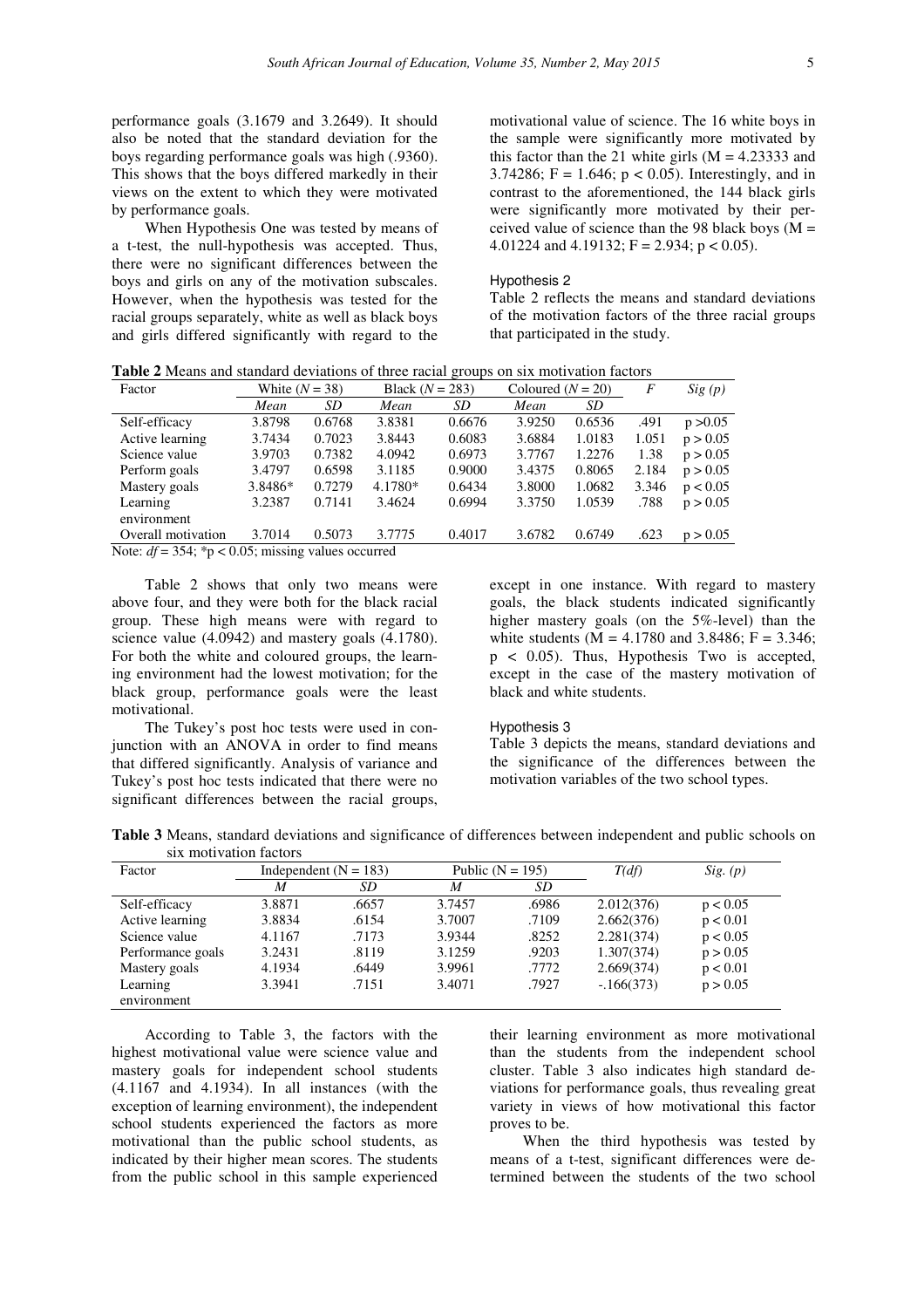types for all factors except for performance goals and learning environment. Students from independent schools were significantly more motivated by four factors: their self-efficacies  $(M = 3.8871)$ and 3.7457;  $t = 2.012$ ;  $p < 0.05$ ); active learning (M  $= 3.8834$  and 3.7007; t = 2.662; p < 0.01); science value (M = 4.1167 and 3.9344; t = 2.281; p < 0.05); and mastery goals ( $M = 4.1934$  and 3.9961; t = 2.669;  $p < 0.01$ ).

# **Discussion**

Table 1 and the testing of Hypothesis One showed that the boys and girls in the sample had similar motivation goals. Both genders scored the highest on mastery goals, and lowest on performance goals. Mastery goals are linked to the intrinsic value of learning (Freeman, 2004; Vedder-Weiss & Fortus, 2011). Accordingly, the students of both genders indicated that they felt fulfilled in their ability to solve problems, having ideas accepted, and doing well in tests. In contrast, the students scored relatively low on performance goals items, which were related to extrinsic motivation according to the goal theory (e.g. to be better than others, to get the teacher's attention or to impress others). Since mastery goals are associated with more positive outcomes than performance goals (Freeman, 2004; Ramnarain, 2013), these results are viewed in a positive light. The greater motivational effect of science value for black girls and white boys could be related to their career aspirations (e.g., a career in medicine) that require science. This was revealed by informal interviews that were conducted on-site.

In a further focus on racial group, black students were motivated by mastery goals and the value of science to a greater degree than the other racial groups, as illustrated in Table 2. In particular, hypothesis testing revealed that the difference between the black and the white students with regard to mastery goals was significant on the 5% level. Considering the fact that white students tended to achieve better than black students in Science, as revealed by the TIMSS report, this desire by black students to understand a science subject that had previously been a challenge (perhaps due to the legacy of Bantu Education), was understandable. Moreover, the black racial group was under-represented in study fields related to science. They may therefore have aimed to redress imbalances and enter the labour market in areas that require science competence, for example, engineering and the medical profession. Another significant finding was that the white and coloured students were the least motivated by their learning environments. In consideration of the questionnaire items, this indicates that these students experienced the science content as unexciting, the teaching method/s as lacking in variety, with no class discussions, an absence of challenging activities, and little personal attention to the students. The black students seemed less critical (demotivated) by the aforementioned classroom practices.

The biggest differences in this study, however, were between the two school types. Table 3 illustrates that the independent school students were significantly more motivated by self-efficacy, active learning, and science value and mastery goals than the public school students in the sample. Informal interviews with some of the students revealed that science teaching in certain classrooms was only 'talk and chalk'. If the independent school students held a stronger belief that they could master science tasks, this could have been developed by teachers in creating classroom environments and using assessment practices that might allow the students to be successful. The teacher/s may also have given the students positive feedback in the science class. Students, who believed they were similar to their peers, and observed the peers' successes in the science class, may feel that they could also attain success. The aforementioned is in accordance with the theory that self-efficacy is built by successful experiences, positive feedback and observing successful peers (Britner, 2008; Schunk & Zimmerman, 2007; Usher & Pajares, 2008). Velayutham et al. (2011) indicate that positive self-efficacies motivate students to put more effort into tasks and to develop strategies to be successful. The results related to Hypothesis Three also imply that the value of science may have been propagated more actively at the independent schools, and that these students were more able to access relevant resources, such as the teachers themselves, so as to help them if they did not understand the work. Such support motivates students to try hard to master difficult work.

### **Conclusion and Recommendations**

There is agreement that the scientific literacy of South African students needs to be enhanced, and that motivation for learning improves academic achievement. However, there is a lack of insight into which motivational factors to target in the diversity of South African schools. Therefore, this study aimed to explore the impact of six motivational factors for science learning of a group of high school students. A sample of 380 Grade nine boys and girls from three racial groups and different schools situated in the Pretoria area completed the SMLS questionnaire. Although the study is limited by its use of a self-report questionnaire, the results are noteworthy for the following reasons.

It is clear that both genders and black students in particular, were more motivated by achievement than by performance goals. This implies that they were motivated by the fulfillment of being able to solve difficult problems, as well as having their ideas accepted by others rather than by competition. The fact that the black students were also particularly motivated by science learning values reveals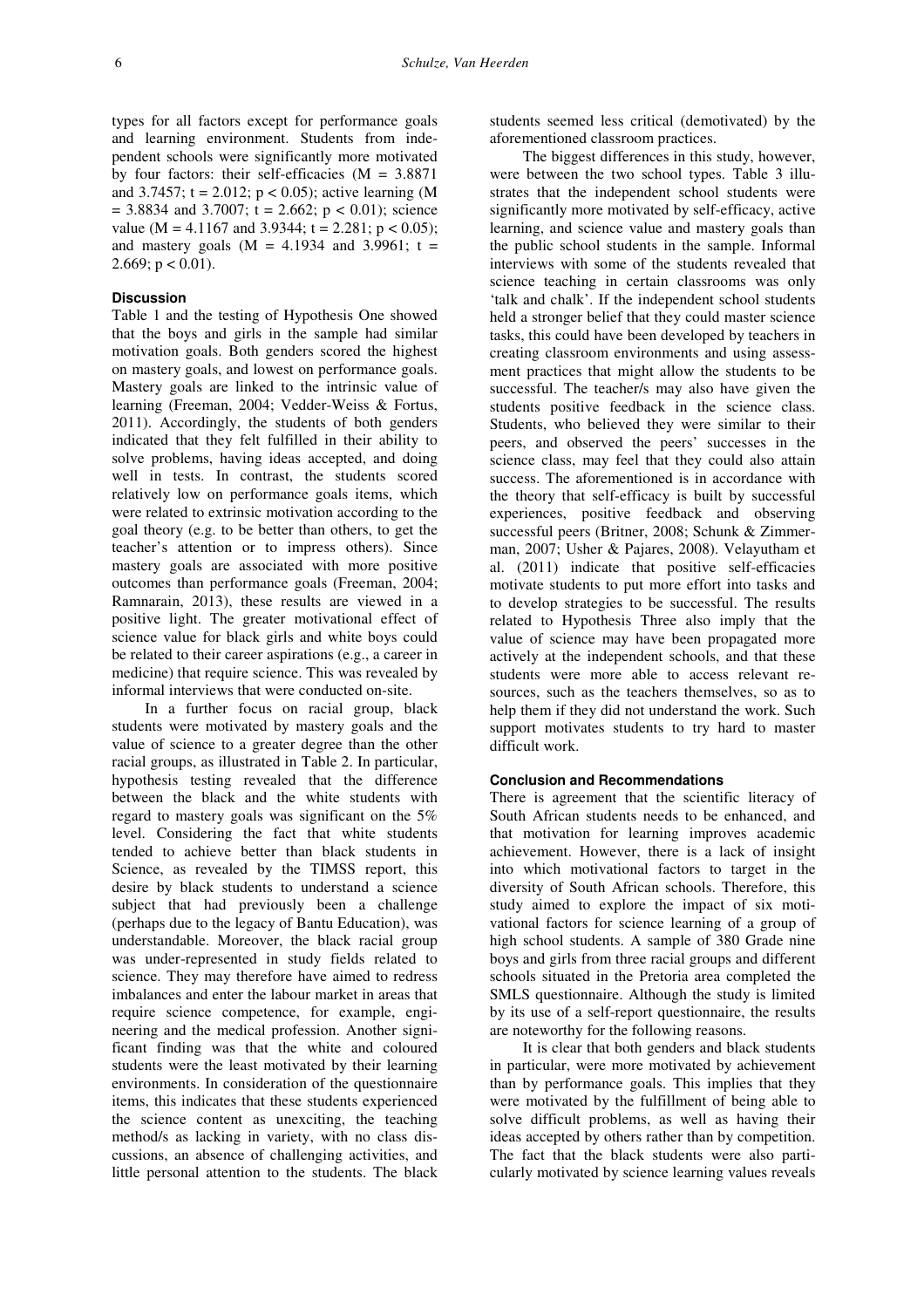the possible influence of pointing out such values to the students.

Another important finding was the apparent lack of motivational value of the science learning environments at schools for white and coloured students. This implies that teachers need to rethink the teaching methods they use, the lesson activities they present, and the personal attention they provide to the students. This issue requires further investigation, perhaps of a qualitative nature, with specific reference to the science-learning environment.

The most important contribution of this study is the identification of the science classroom as the most significant factor in motivating students to achieve academically in Science. It is in the classroom that mastery goals can be emphasised, the value of science learning can be pointed out, the science self-efficacies of students can be facilitated, and stimulating learning environments can be created. Teachers need to cross the border between epistemologies of science and indigenous knowledge systems, encourage higher-order thinking by means of inquiry-based teaching that includes projects and experiments, and provide supportive classroom environments. Good teaching does not take place in every school, but is required for student motivation and academic achievement in science. In the long term, improved classroom learning environments should encourage improved academic scientific achievement, which, in turn, will promote South Africa's global competitiveness and economic development.

#### **References**

- Aikenhead GS 2006. *Science education for everyday life: Evidence-based practice.* New York: Teachers College Press.
- Aikenhead GS & Ogawa M 2007. Indigenous knowledge and science revisited. *Cultural Studies of Science Education,* 2(3):539–620. doi: 10.1007/s11422-007- 9067-8
- Andrée M 2012. Altering conditions for student participation and motive development in school science: learning from Helena's mistake. *Cultural Studies of Science Education,* 7(2):425–438. doi: 10.1007/s11422-011-9314-x
- Bandura A 1986. *Social foundations of thought and action: A social cognitive theory.* Englewood Cliffs, NJ: Prentice Hall.
- Bester G & Brand L 2013. The effect of technology on learner attention and achievement in the classroom. *South African Journal of Education,* 33(2): Art. #405, 15 pages,

http://www.sajournalofeducation.co.za

- Britner SL 2008. Motivation in high school science students: A comparison of gender differences in life, physical, and earth science classes. *Journal of Research in Science Teaching,* 45(8):955–970. doi: 10.1002/tea.20249
- Brophy J 2010. *Motivating students to learn* (3<sup>rd</sup> ed). New York: Routledge.

Brown BA 2004. Discursive identity: Assimilation into the culture of science and its implications for

minority students. *Journal of Research in Science Teaching,* 41(8):810–834.

- Butler-Barnes ST, Williams TT & Chavous TM 2012. Racial pride and religiosity among African American boys: Implications for academic motivation and achievement. *Journal of Youth and Adolescence,* 41(4):486-498. doi: 10.1007/s10964- 011-9675-1
- De Backer TK & Nelson RM 2000. Motivation to learn science: Differences related to gender, class type, and ability. *The Journal of Educational Research,*  93(4):245-254.
- Freeman KE 2004. The significance of motivational culture in schools serving African American adolescents: A goal theory approach. In PR Pintrich & ML Maehr (eds). *Motivating students, improving schools: the legacy of Carol Midgley.* UK: Emerald Group Publishing Limited.
- Galton M 2009. Moving to secondary school: Initial encounters and their effects. *Perspectives on Education. Primary-secondary Transfer in Science,*  2:5–21. Available at http://www.wellcome.ac.uk/stellent/groups/corporat esite/@msh\_peda/documents/web\_document/wtx05
- 4697.pdf. Accessed 11 March 2015. Hänze M & Berger R 2007. Cooperative learning, motivational effects, and student characteristics: An experimental study comparing cooperative learning and direct instruction in  $12<sup>th</sup>$  grade physics classes. *Learning and Instruction,* 17(1):29–41. http://dx.doi.org/10.1016/j.learninstruc.2006.11.004
- Häussler P& Hoffmann L 2002. An intervention study to enhance girls' interest, self-concept, and achievement in physics classes. *Journal of Research in Science Teaching,* 39(9):870–888. doi: 10.1002/tea.10048
- Kalu I & Ali AN 2004. Classroom interaction patterns, teacher and student characteristics and students' learning outcomes in physics. *Journal of Classroom Interaction,* 39(2):24-31.
- Kaplan A & Maehr ML 2007. The contributions and prospects of goal orientation theory. *Educational Psychology Review,* 19(2):141–184. doi: 10.1007/s10648-006-9012-5
- Kerr B & Robinson Kurpius SE 2004. Encouraging talented girls in math and science: Effects of a guidance intervention. *High Ability Studies,*  15(1):85-102. doi: 10.1080/1359813042000225357
- Koballa TRJ & Glynn SM 2007. Attitudinal and motivational constructs in science learning. In SK Abell & NG Lederman (eds). *Handbook of research on science education.* New York: Routledge.
- Lawrenz F, Wood NB, Kirchhoff A, Kim NK & Eisenkraft A 2009. Variables affecting physics achievement. *Journal of Research in Science Teaching,* 46(9):961–976. doi: 10.1002/tea.20292
- Leaper C, Farkas T & Brown CS 2012. Adolescent girls' experiences and gender-related beliefs in relation to their motivation in math/science and english. *Journal of Youth and Adolescence,* 41(3):268-282.
- Maddux JE 1995. Self-efficacy theory: An introduction. In JE Maddux (ed). *Self-efficacy, adaptation, and adjustment: Theory, research, and application.*  New York: Plenum Press.
- McMillan JH & Schumacher S 2010. *Research in education: Evidence-based inquiry* (7<sup>th</sup> ed). Boston, MA: Pearson.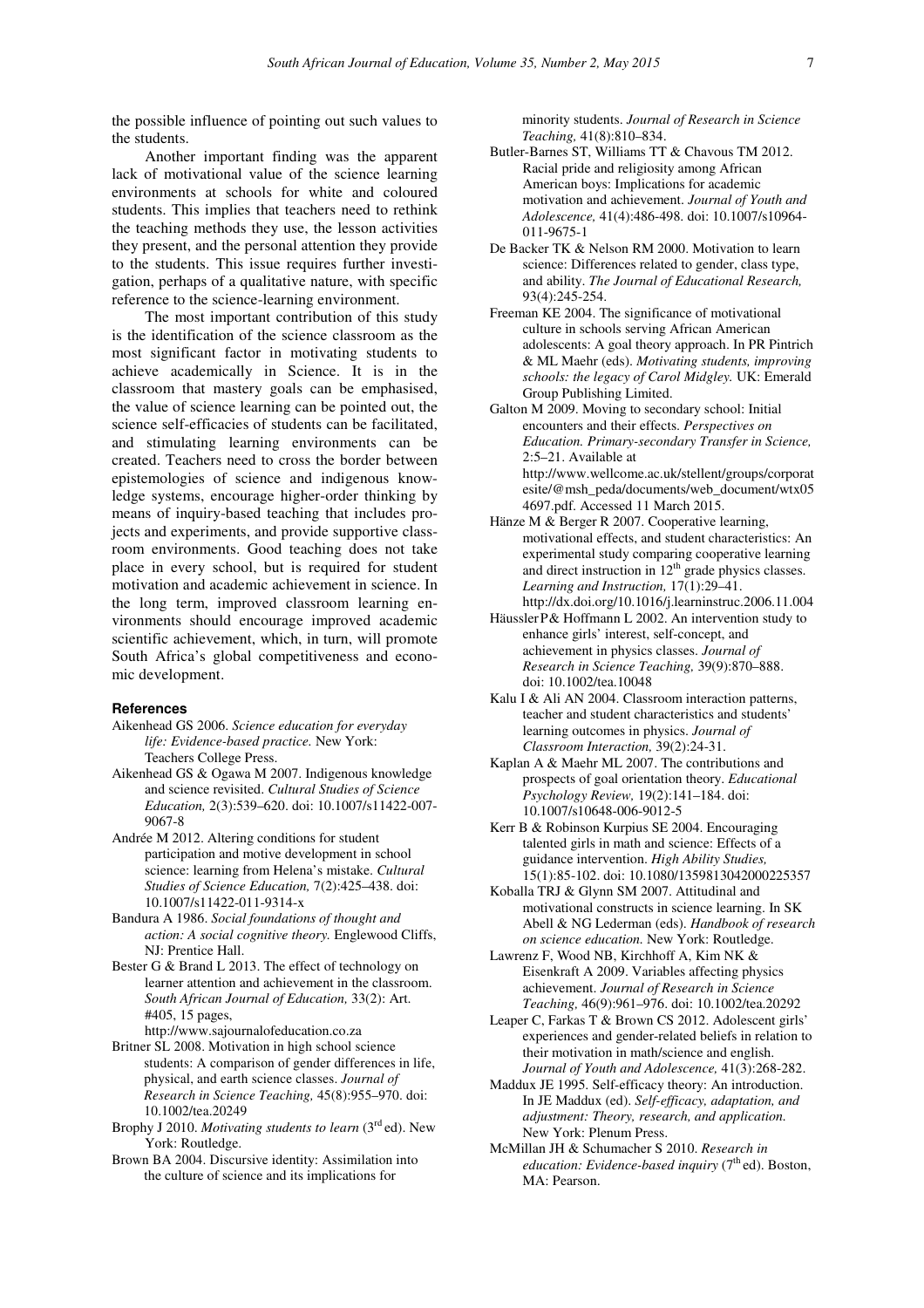- Mji A & Makgato M 2006. Factors associated with high school learners' poor performance: a spotlight on mathematics and physical science. *South African Journal of Education,* 26(2):253-266.
- Morais A 2002. Basil Bernstrein at the microlevel of the classroom. *British Journal of Sociology of Education,* 23(4):559-569.
- Morrison JA & Lederman NG 2003. Science teachers' diagnosis and understanding of students' preconceptions. *Science Education,* 87(6):849–867. doi: 10.1002/sce.10092
- Muller PA, Stage FK & Kinzie J 2001. Science achievement growth trajectories: Understanding factors related to gender and racial-ethnic differences in precollege science achievement. *American Educational Research Journal,* 38(4):981–1012. doi: 10.3102/00028312038004981
- Osborne JA, Simon S & Collins S 2003. Attitudes towards science: A review of the literature and its implications. *International Journal of Science Education,* 25(9):1049–1079. doi: 10.1080/0950069032000032199
- Pintrich PR 2003. A motivational science perspective on the role of student motivation in learning and teaching contexts. *Journal of Educational Psychology,* 95(4):667–686.
- Ramnarain U 2013. The achievement goal orientation of disadvantaged black physical sciences students from South Africa. *Journal of Baltic Science Education,* 12(2):139-151.
- Reddy V 2005. Cross-national achievement studies: learning from South Africa's participation in the Trends in International Mathematics and Science Study (TIMSS). *Compare: A Journal of Comparative and International Education,*  35(1):63–77. doi: 10.1080/03057920500033571
- Reddy V, Prinsloo C, Arends F, Visser M, Winnaar L, Feza N, Rogers S, Janse van Rensburg D, Juan A, Mthethwa M, Ngema M & Maja M 2011. *Highlights from TIMMS 2011: The South African perspective.* Pretoria: Human Sciences Research Council (HSRC). Available at http://www.hsrc.ac.za/uploads/pageContent/2929/ TIMSSHighlights2012Dec7final.pdf. Accessed 12 March 2015.
- Reddy V, Winnaar L, Visser M, Arends F, Mthethwa M, Juan A, Rogers S, Feza-Piyose N & Prinsloo CH 2013. *Highlights from TIMMS 2011: South Africa.* Available at http://www.hsrc.ac.za/en/research-
- outputs/view/6363. Accessed 18 November 2014. Rodriguez AJ 2001. From gap gazing to promising
- cases: Moving toward equity in urban education reform. *Journal of Research in Science Teaching,*  38(10):1115–1129.
- Roth WM & Tobin K 2004. Coteaching: From praxis to theory. *Teachers and Teaching: Theory and Practice,* 10(2):161-179.
- Roth WM & Tobin KG 2002. *At the elbow of another: Learning to teach by coteaching.* NewYork: Peter Lang.
- Schneider RM, Krajcik J, Marx RW & Soloway E 2002. Performance of students in project-based science classrooms on a national measure of science achievement. *Journal of Research in Science Teaching,* 39(5):410–422. doi: 10.1002/tea.10029
- Schunk DH & Pajares F 2005. Competence perceptions and academic functioning. In AJ Elliot & CS Dweck (eds). *Handbook of competence and motivation.* New York: Guilford Press.
- Schunk DH, Pintrich PR & Meece JL 2008. *Motivation in education: Theory, research, and application*  (3rd ed). Upper Saddle River, NJ: Pearson.
- Schunk DH & Zimmerman BJ 2007. Influencing children's self-efficacy and self-regulation of reading and writing through modeling. *Reading & Writing Quarterly,* 23:7–25.
- Stamovlasis D, Dimos A & Tsaparlis G 2006. A study of group interaction processes in learning lower secondary physics. *Journal of Research in Science Teaching,* 43(6):556–576. doi: 10.1002/tea.20134
- Theobald MA 2006. *Increasing student motivation: Strategies for middle and high school teachers.*  Thousand Oaks, CA: Corwin.
- Tobin K 2006. Aligning the cultures of teaching and learning science in urban high schools. *Cultural Studies of Science Education,* 1(2):219–252. doi: 10.1007/s11422-005-9008-3
- Tobin K, Roth WM & Zimmerman A 2001. Learning to teach science in urban schools. *Journal of Research in Science Teaching,* 38(8):941–964.
- Tuan HL, Chin CC & Shieh SH 2005. The development of a questionnaire to measure students' motivation towards science learning. *International Journal of Science Education,* 27(6):639-654. doi: 10.1080/0950069042000323737
- Usher EL & Pajares F 2008. Sources of self-efficacy in school: Critical review of the literature and future directions. *Review of Educational Research,*  78(4):751–796. doi: 10.3102/0034654308321456
- Vedder-Weiss D & Fortus D 2011. Adolescents' declining motivation to learn science: Inevitable or not? *Journal of Research in Science Teaching (JRST),* 48(2):199-216. doi: 10.1002/tea.20398
- Vedder-Weiss D & Fortus D 2012. Adolescents' declining motivation to learn science: A follow-up study. *Journal of Research in Science Teaching (JRST),* 49(9):1057-1095. doi: 10.1002/tea.21049
- Velayutham S, Aldridge J & Fraser B 2011. Development and validation of an instrument to measure students' motivation and self-regulation in science learning. *International Journal of Science Education,* 33(15):2159–2179. doi: 10.1080/09500693.2010.541529
- Von Rhöneck C, Grob K, Schnaitmann GW & Völker B 1998. Learning in basic electricity: how do motivation, cognitive and classroom climate factors influence achievement in physics? *International Journal of Science Education,*  20(5):551–565. doi: 10.1080/0950069980200504
- Walshaw M 2012. Opportunities to learn. *Journal of Mathematics Teacher Education,* 15(6):425-427.
- Weinburgh M 1995. Gender differences in student attitudes toward science: A meta-analysis of the literature from 1970–1991. *Journal of Research in Science Teaching (JRST),* 32(4):387–398. doi: 10.1002/tea.3660320407
- Wolters CA & Rosenthal H 2000. The relation between students' motivational beliefs and their use of motivational regulation strategies. *International Journal of Educational Research,* 33(7-8):801–820. http://dx.doi.org/10.1016/S0883-0355(00)00051-3